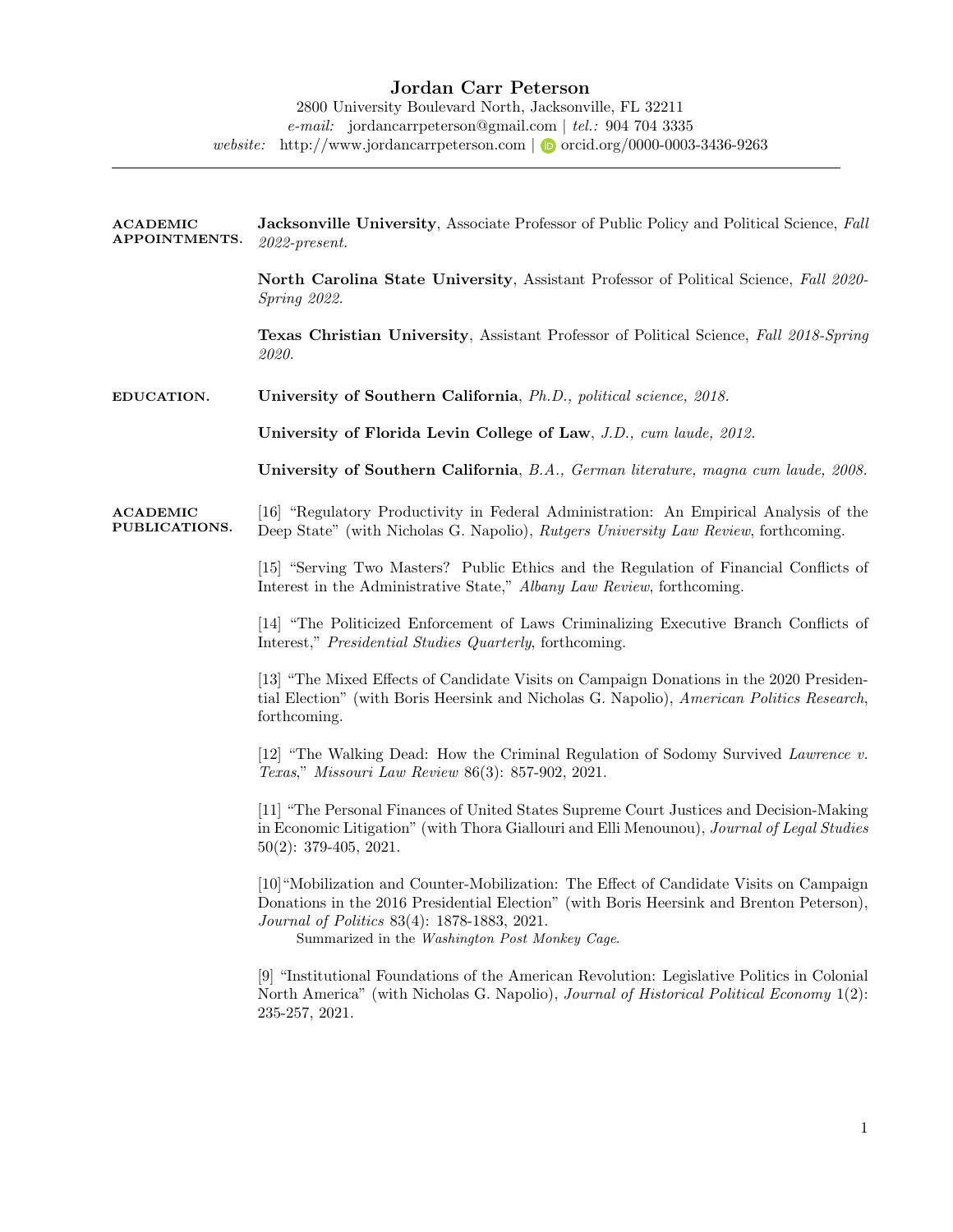|                                            | [8] "No Vacancy or Open for Business? Making Accommodations for Digital-Platform<br>Short-Term Rentals in Major American Municipalities" (with Braedon Sims), University<br>of Hawai'i Law Review $43(1)$ : 123-165, 2020.                                                       |
|--------------------------------------------|----------------------------------------------------------------------------------------------------------------------------------------------------------------------------------------------------------------------------------------------------------------------------------|
|                                            | [7] "The Private Interests of Public Officials: Financial Regulation in the U.S. Congress"<br>(with Christian R. Grose), <i>Legislative Studies Quarterly</i> $46(1)$ : 49-84, 2020.<br>Covered in the Washington Post, Politico Playbook, and the International Business Times. |
|                                            | [6] "Economic Frames Cause Elected Officials to Liberalize Their Racial Attitudes" (with<br>Christian R. Grose), Political Research Quarterly 73(3): 511-525, 2020.<br>Winner of the Award for Best Paper Published in PRQ in 2020.                                              |
|                                            | Featured by PRQ Trends; summarized in Salon, The Monkey Cage, Yahoo! News, and the<br>Houston Chronicle.                                                                                                                                                                         |
|                                            | [5] "The Mask of Neutrality: Judicial Partisan Calculation and Legislative Redistricting,"<br>Law & Policy 41(3): 336-359, 2019.                                                                                                                                                 |
|                                            | [4] "Packing the Courts: Ideological Proximity and Expansions to the Federal Judiciary<br>from 1937 to 2012" (with Elli Menounou, Adam Feldman, and Thora Giallouri), Journal<br>of Law and Courts, $7(1)$ : 81-106, 2019.                                                       |
|                                            | [3] "Their Boot in Our Face No Longer? Administrative Sectionalism and Resistance to<br>Federal Authority in the U.S. South" (with Nicholas G. Napolio), State Politics & Policy<br>Quarterly $19(1)$ : 101-122, 2019.<br>Covered by <i>Energy</i> & <i>Environment News.</i>    |
|                                            | [2] "All Their Eggs in One Basket? Ideological Congruence in Congress and the Bicameral<br>Origins of Concentrated Delegation to the Bureaucracy," Laws, 7, 19, 2018.                                                                                                            |
|                                            | [1] "Letting Down the Ladder or Shutting the Door: Female Prime Ministers, Party Leaders,<br>and Cabinet Members" (with Diana Z. O'Brien, Matthew Mendez, and Jihyun Shin),<br>Politics & Gender $11(4)$ : 689-717, 2015.                                                        |
| <b>REVIEW AND</b><br>WORKS IN<br>PROGRESS. | <b>ARTICLES UNDER</b> "Implementing Equality: The Sources of State (Non)Compliance with Judicial Revisions<br>to Public Policy on Gay Rights."                                                                                                                                   |
|                                            | "Corporate Position-Taking and Perceptions of Public Policy" (with Wayde Z. C. Marsh).                                                                                                                                                                                           |
|                                            | "The Crime of Consensual Sodomy after <i>Lawrence</i> : Interpretations by Military Courts"<br>(with Brenner Fissell).                                                                                                                                                           |
|                                            | "In the Wake of Destruction: The Political Legacy of Sherman's March to the Sea" (with<br>Nicholas G. Napolio).                                                                                                                                                                  |
| <b>OTHER</b><br><b>PUBLICATIONS.</b>       | "The Worst Partisan Gerrymanders in U.S. State Legislatures" (with Christian R. Grose,<br>Matt Nelson, and Sara Sadhwani), policy report, University of Southern California Schwarzeneg-<br>ger Institute for State and Global Policy (2019).                                    |
|                                            | "When judges draw Congressional districts, they often favor their own party," LSE Amer-<br><i>ican Politics</i> Blog (June 28, 2019).                                                                                                                                            |
|                                            | "Concentrating implementation: How ideological agreement between the House and Senate<br>affects delegation to the bureaucracy," R Street LegBranch.com Blog (Jun. 5, 2018).                                                                                                     |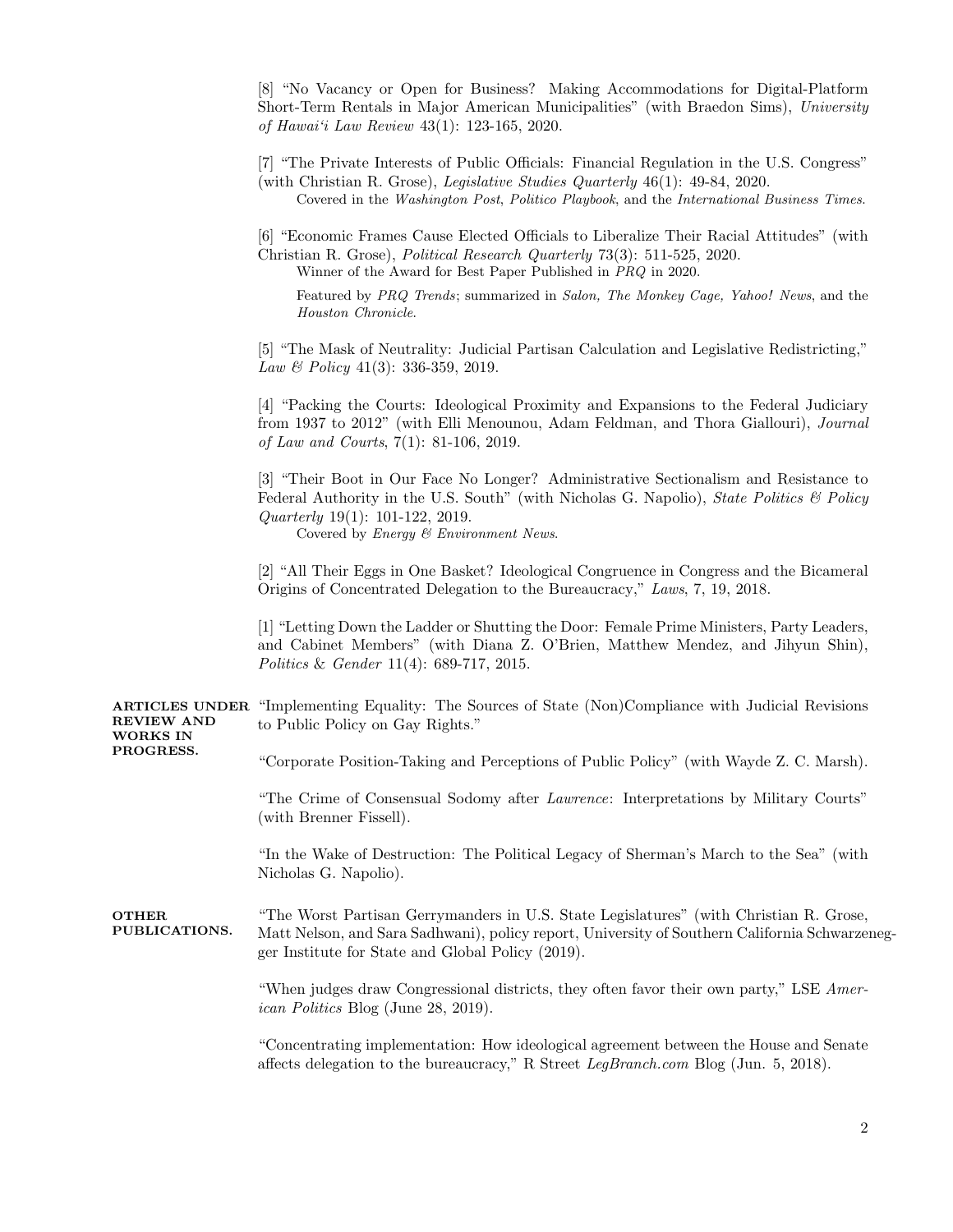["Partisanship Drives State Agencies' Response to Federal Regulation"](https://www.theregreview.org/2018/05/07/napolio-peterson-partisanship-state-agencies-resistance-federal-regulation/) (with [Nicholas G.](http://www.nicholasnapolio.com) [Napolio\)](http://www.nicholasnapolio.com), The Regulatory Review (May 7th, 2018).

Editorial Assistant, Journal of Politics (2017-2018).

PROFESSIONAL EXPERIENCE.

RESEARCH &

Research Assistant, Pamela McCann, USC Price School of Public Policy (2014-2017). Managed research assistants coding data related to project on intercameral bargaining in Congress; worked extensively on data regarding judicial review of agency actions.

AWARDS. Political Research Quarterly Best Paper Award, given to the best paper published in Political Research Quarterly in 2020, for "Economic Interests Cause Elected Officials to Liberalize Their Racial Attitudes" (coauthored with Christian R. Grose).

> Research and Creative Activities Fund Award, Texas Christian University (competitive summer research grant from the Associate Provost for Research, \$5000).

Artinian Travel Award, Southern Political Science Association (\$500).

Graduate Research Symposium Winner, "Separated Institutions Sharing Interests: Interbranch Trust and Investment-Oriented Judicial Deference to Administrative Policy Choices," USC Graduate Research Symposium (award for best paper in the social sciences, April 2017, First Place, \$1000).

Malcolm Jewell Award, "The Outer Limits of Bureaucratic Neutrality: A Natural Experiment of Private Financial Interests and Decision-Making on the National Labor Relations Board" (honorable mention; award for best paper by a graduate student at the 2016 Southern Political Science Association annual meeting, January 2017).

Graduate Research Symposium Winner, "Personal Business Interests and Legislative Voting to Remove Racially Intolerant Symbols," USC Graduate Research Symposium (award for best paper in the social sciences and humanities, February 2016, Second Place, \$750).

Prestage-Cook Travel Award, Southern Political Science Association (\$300).

Graduate Research Symposium Winner, "Black Robes in the Political Thicket: Judicial Redistricting, Political Entanglement, and Electoral Effects," USC Graduate Research Symposium (award for best paper in the social sciences and humanities, April 2015, Third Place, \$500).

University Outstanding Teaching Assistant Award, University of Southern California Center for Excellence in Teaching (November 2014, Department of Political Science).

INVITED TALKS. "The Criminal Regulation of Consensual Sexual Intimacy in a Post-Lawrence World." Invited to present at the Maurice A. Deane School of Law, Hofstra University, Hempstead, NY, Apr. 2022.

> "Implementing Equality: The Sources of State (Non)Compliance with Judicial Revisions to Public Policy on Gay Rights."

Invited to present at the University of North Carolina, Chapel Hill, American Politics Research Group, Chapel Hill, NC, Mar. 2022.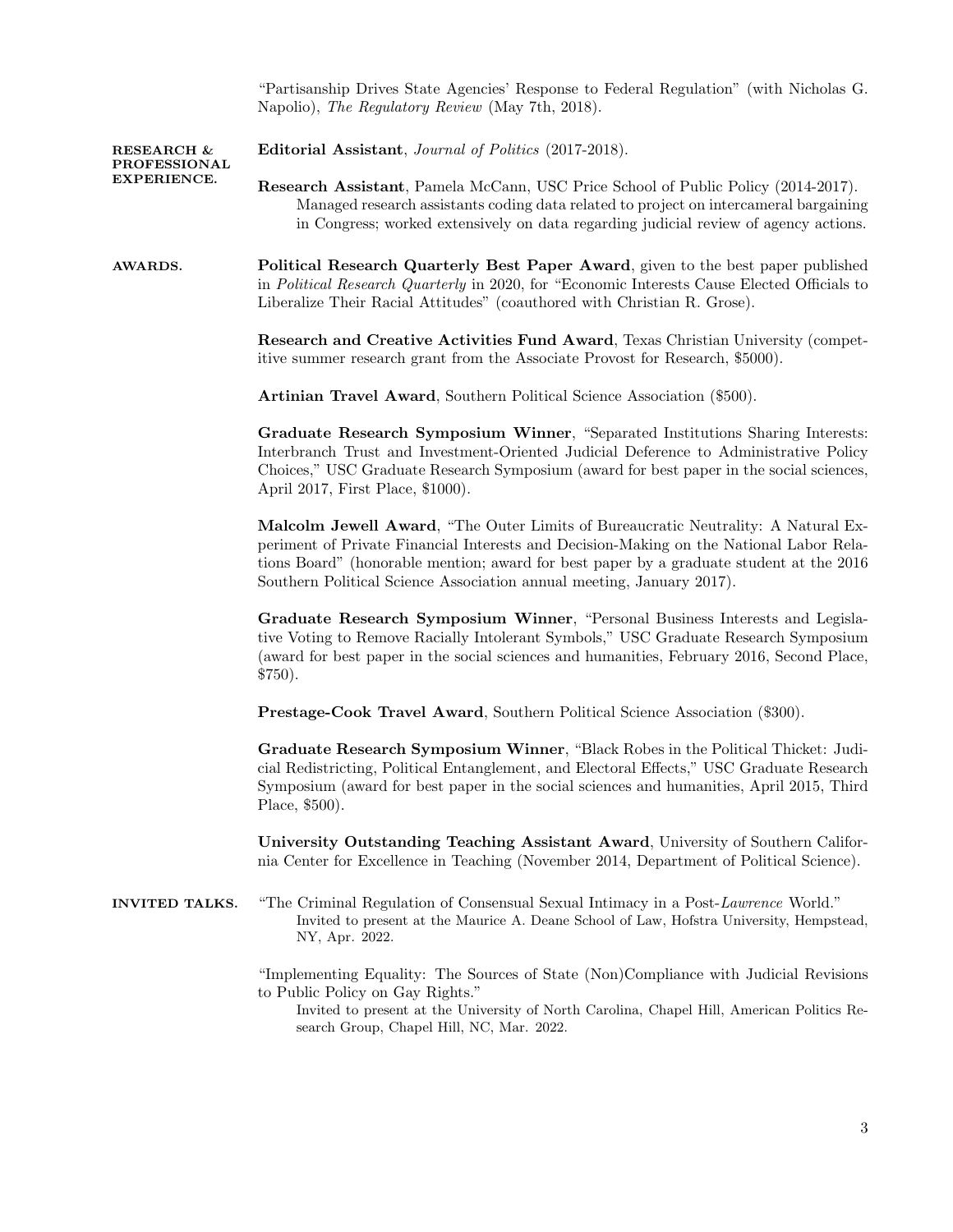| <b>PROFESSIONAL</b><br><b>SERVICE.</b>               | Service to the discipline:                                                                                                                                                                                                                                                                                                                                    |
|------------------------------------------------------|---------------------------------------------------------------------------------------------------------------------------------------------------------------------------------------------------------------------------------------------------------------------------------------------------------------------------------------------------------------|
|                                                      | "The Politics of Legislature Size: Structures of State Legislatures as Venues for Party<br>Competition, 1900 to 2006" (with Nicholas G. Napolio.)<br>Presented at the State Politics & Policy Conference, College Park, MD (May 2019); Southern<br>Political Science Association annual meeting, Austin, TX (Jan. 2019).                                      |
|                                                      | "The Life of Laws: Political Uncertainty, Rulemaking, and Regulatory Regimes" (with<br>Pamela Clouser McCann and Nicholas G. Napolio).<br>Presented at Southern Political Science Association annual meeting, San Juan, PR (Jan.<br>2020); American Political Science Association annual meeting, San Francisco, CA (Aug.<br>$2020$ ).                        |
|                                                      | "Legislative Politics in the American Colonies" (with Nicholas G. Napolio).<br>Presented at Southern Political Science Association annual meeting (Jan. 2021).                                                                                                                                                                                                |
|                                                      | "Legislative Studies at the Frontier: Analyzing the Congress of the Republic of Texas"<br>(with Paul Musgrave and Nicholas G. Napolio).<br>Presented at Southern Political Science Association annual meeting, San Antonio, TX (Jan.<br>$2022$ ).                                                                                                             |
|                                                      | "Examining Asset Allocation Decisions by Members of Congress" (with Christian R. Grose).<br>Presented at Southern Political Science Association annual meeting, San Antonio, TX (Jan.<br>$2022$ ).                                                                                                                                                            |
| <b>RECENT</b><br><b>CONFERENCE</b><br>PRESENTATIONS. | "Implementing Equality: The Sources of State (Non)Compliance with Judicial Revisions<br>to Public Policy on Gay Rights."<br>To be presented at American Political Science Association annual meeting, Montreal, QC<br>(Sept. 2022).                                                                                                                           |
|                                                      | "Outside the Neutral Zone: The Private Financial Interests of Bureaucrats and the Perils<br>of Administrative Discretion."<br>Invited to present at the Political Institutions and Political Economy (PIPE) Research Col-<br>laborative, Bedrosian Center on Governance, University of Southern California Sol Price<br>School of Public Policy, Sept. 2017.  |
|                                                      | "The Private Interests of Public Officials: Financial Regulation in the U.S. Congress."<br>Invited to present at the Political Economic Implications of Legislative Institutions Confer-<br>ence, Department of Political Science and European Union Center, Texas A&M University,<br>Feb. 2019.                                                              |
|                                                      | "Zoning for Disruption: Municipal Officials, Local Economic Interests, and the Regulation<br>of Digital Platform Short-Term Rentals."<br>Invited to present at the George Mason University Gray Center for the Study of the Ad-<br>ministrative State research roundtable "Should Internet Platform Companies Be Regulated<br>— And, If So, How?", Nov. 2019. |
|                                                      | "Urban Land Use Regulation in Federal Systems: Regulating Digital Platform Short-Term<br>Rentals in U.S. and German Municipalities."<br>Invited to present as a scholar in residence at the Ludwig-Maximiliens-Universität Center<br>for Economic Studies/Institut für Wirtschaftsforschung, Munich, DE, May-June 2020.                                       |
|                                                      |                                                                                                                                                                                                                                                                                                                                                               |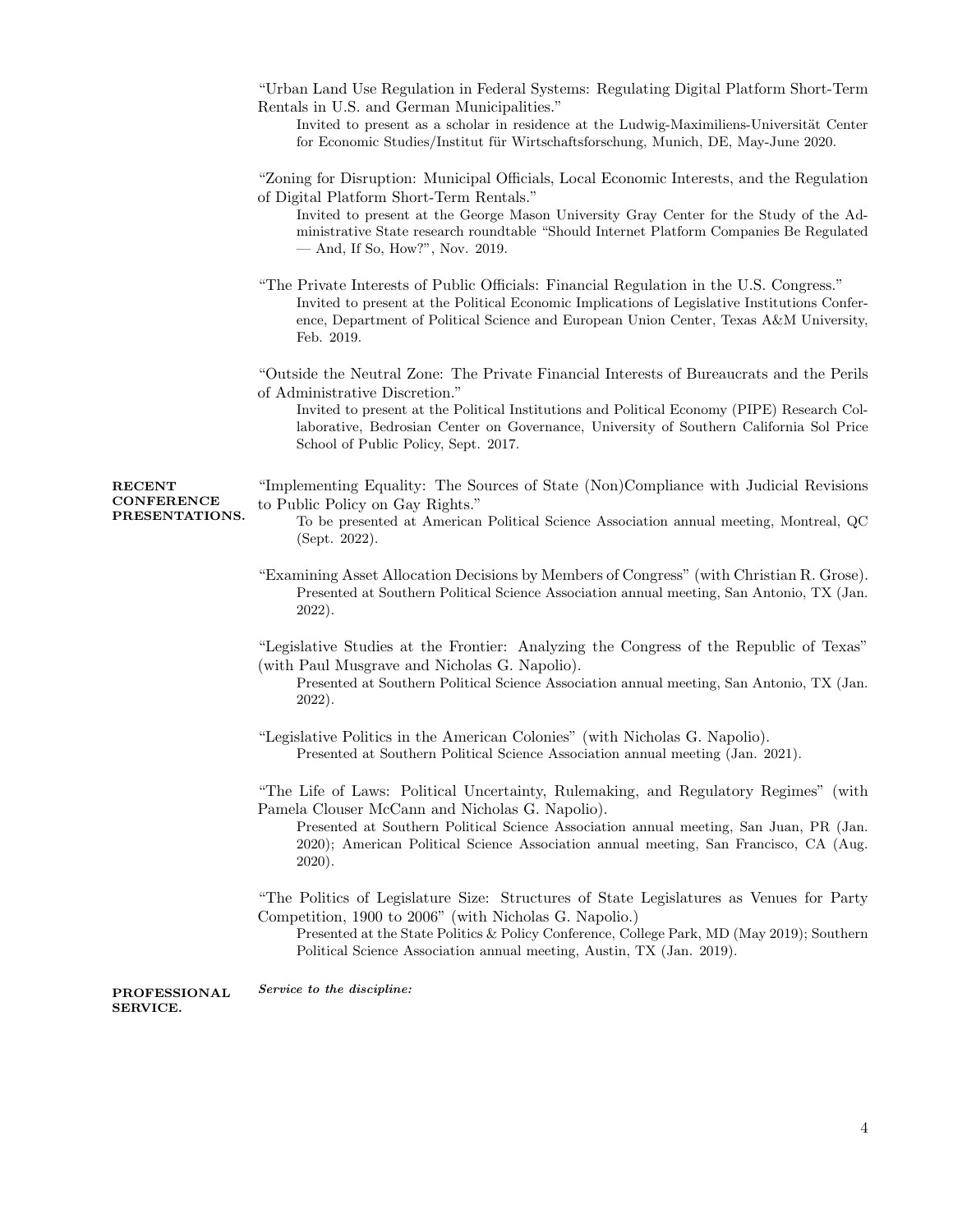Peer reviews completed for: Journal of Politics; Political Research Quarterly; State Politics & Policy Quarterly; Legislative Studies Quarterly; Political Behavior; American Politics Research; Social Science Quarterly; Journal of Political Institutions and Political Economy; Publius: The Journal of Federalism; Journal of Experimental Political Science; European Political Science Review; Research and Politics; Social Sciences; International Journal of Environmental Research and Public Health.

Chair, Best Paper in Political Research Quarterly Award Committee, Western Political Science Association, 2021.

Presentation for Yada Yada Law School, Criminal Procedure (charitable online lecture series in Law during Summer 2020 featuring doctrinal examinations based on Seinfeld.)

Conference Panel Chair and Discussant, "The Pervasive Power of Partisanship," Southern Political Science Association annual meeting, San Antonio, January 2022.

Conference Panel Chair, "The Enduring Salience of Race in American Politics," Southern Political Science Association annual meeting, New Orleans, January 2021.

Conference Panel Chair, "Local Policy & Political Institutions," Southern Political Science Association annual meeting, San Juan, January 2020.

Conference Panel Organizer, "Federalism, Subnational Politics, and Public Policy," Western Political Science Association annual meeting, San Diego, April 2019.

Conference Panel Discussant and Chair, "The Politics of Dissent," Midwest Political Science Association annual meeting, Chicago, April 2019.

Conference Panel Discussant, "Causes and Consequences of Judicial Review," Southern Political Science Association annual meeting, Austin, January 2019.

Conference Panel Discussant, "Federalism and Intergovernmental Relations," Southern Political Science Association annual meeting, Austin, January 2019.

Conference Panel Discussant, "Legislative Campaigns and Elections Potpourri," Midwest Political Science Association annual meeting, Chicago, April 2017.

Conference Panel Chair, "Legislator Compliance with Interest Group and Constituent Demands," Conference on Field Experiments and Elites, Southern Political Science Association annual meeting, San Juan, PR, January 2016.

Conference Panel Chair, "Case Studies of Regulation," Southern California Law and Social Science Forum: Regulation, Law, and Social Science, University of Southern California Gould School of Law, Los Angeles, CA, March 2015.

Service to the university:

Faculty Advisor, NC State Mock Trial Program; TCU Moot Court Program; TCU Pre-Law Advisor.

NC State: Faculty Advisor, Honors Capstone Program: Noor Abualhawa.

TCU: Faculty Committee Member, Interdisciplinary inquiry major in Environmental Law; Honors Thesis Advisory Committee Member: Alexandra Hulme; Sam Lynch.